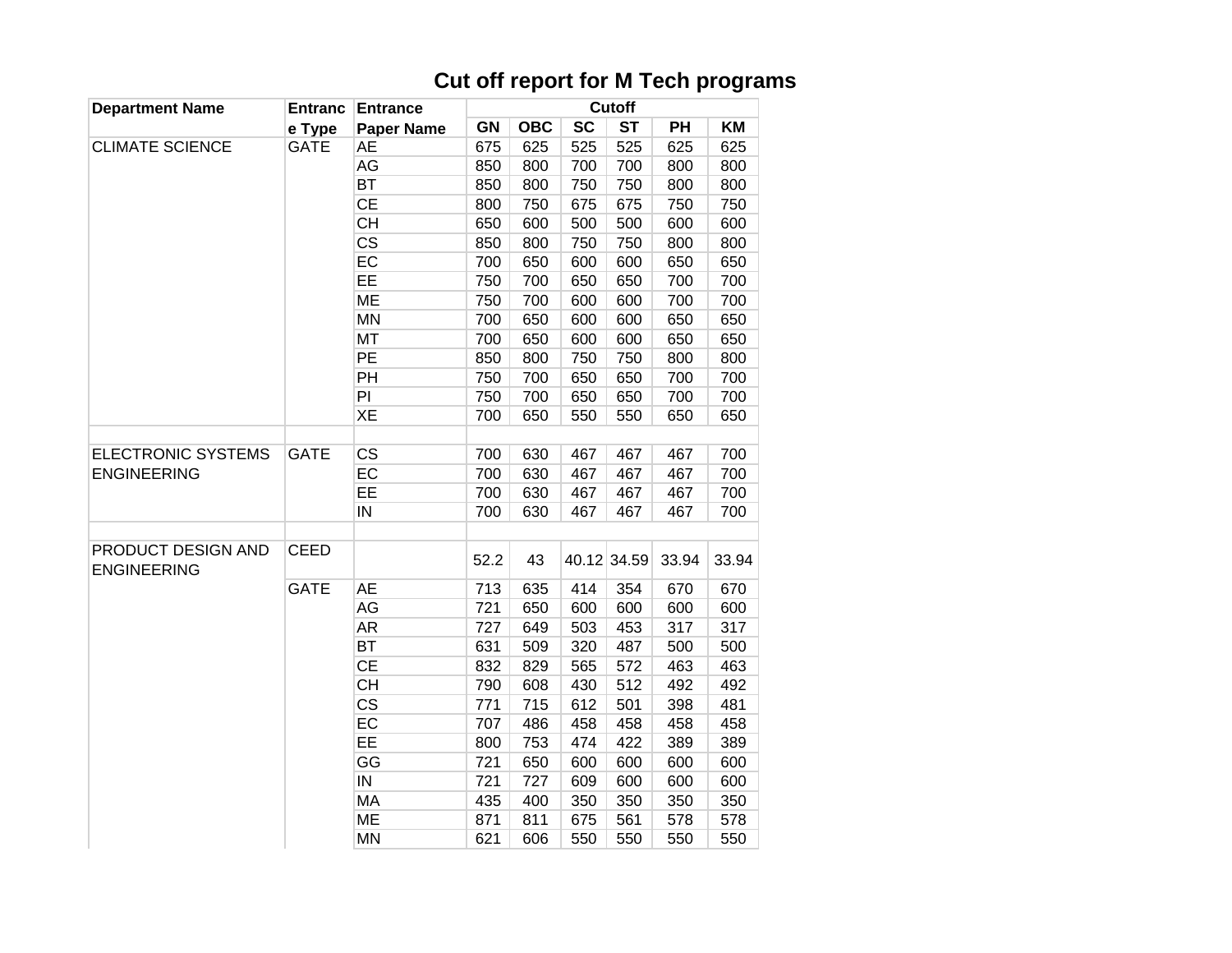## **Cut off report for M Tech programs**

|  |                                                 |             | MT                     | 604 | 509 | 523 | 430 | 430 | 430 |
|--|-------------------------------------------------|-------------|------------------------|-----|-----|-----|-----|-----|-----|
|  |                                                 |             | PE                     | 835 | 602 | 460 | 460 | 460 | 460 |
|  |                                                 |             | PH                     | 600 | 541 | 500 | 500 | 500 | 500 |
|  |                                                 |             | PI                     | 714 | 708 | 556 | 500 | 500 | 500 |
|  |                                                 |             | <b>TF</b>              | 685 | 650 | 600 | 600 | 600 | 600 |
|  |                                                 |             | XE                     | 704 | 598 | 402 | 400 | 450 | 450 |
|  |                                                 |             | <b>XL</b>              | 460 | 403 | 350 | 350 | 350 | 350 |
|  |                                                 |             |                        |     |     |     |     |     |     |
|  | <b>ELECTRICAL</b>                               | <b>GATE</b> | EE                     | 655 | 655 | 475 | 400 | 550 | 550 |
|  |                                                 |             |                        |     |     |     |     |     |     |
|  | <b>COMPUTATIONAL AND</b><br><b>DATA SCIENCE</b> | <b>GATE</b> | AE                     | 700 | 650 | 450 | 400 | 600 | 650 |
|  |                                                 |             | AG                     | 650 | 600 | 450 | 400 | 550 | 600 |
|  |                                                 |             | <b>BT</b>              | 650 | 600 | 450 | 400 | 550 | 600 |
|  |                                                 |             | <b>CE</b>              | 700 | 650 | 450 | 400 | 550 | 650 |
|  |                                                 |             | <b>CH</b>              | 700 | 650 | 450 | 400 | 600 | 650 |
|  |                                                 |             | $\overline{\text{CS}}$ | 800 | 750 | 550 | 500 | 650 | 750 |
|  |                                                 |             | CY                     | 600 | 550 | 400 | 350 | 500 | 550 |
|  |                                                 |             | EC                     | 700 | 650 | 450 | 400 | 550 | 650 |
|  |                                                 |             | EE                     | 700 | 650 | 450 | 400 | 600 | 650 |
|  |                                                 |             | IN                     | 650 | 600 | 450 | 400 | 550 | 600 |
|  |                                                 |             | <b>MA</b>              | 550 | 500 | 350 | 300 | 450 | 500 |
|  |                                                 |             | <b>ME</b>              | 700 | 650 | 450 | 400 | 600 | 650 |
|  |                                                 |             | <b>MN</b>              | 700 | 650 | 450 | 400 | 600 | 650 |
|  |                                                 |             | MT                     | 700 | 650 | 450 | 400 | 600 | 650 |
|  |                                                 |             | PE                     | 700 | 650 | 450 | 400 | 600 | 650 |
|  |                                                 |             | PH                     | 600 | 550 | 450 | 400 | 500 | 550 |
|  |                                                 |             | PI                     | 700 | 650 | 450 | 400 | 600 | 650 |
|  |                                                 |             | XE                     | 700 | 650 | 450 | 400 | 600 | 650 |
|  |                                                 |             |                        |     |     |     |     |     |     |
|  | <b>NANOSCIENCE AND</b>                          | <b>GATE</b> | <b>AE</b>              | 750 | 700 | 650 | 500 | 700 | 700 |
|  | <b>ENGINEERING</b>                              |             | <b>BT</b>              | 800 | 750 | 700 | 500 | 750 | 750 |
|  |                                                 |             | <b>CH</b>              | 750 | 700 | 650 | 500 | 700 | 700 |
|  |                                                 |             | <b>CY</b>              | 750 | 700 | 650 | 500 | 700 | 700 |
|  |                                                 |             | EC                     | 750 | 700 | 650 | 400 | 700 | 700 |
|  |                                                 |             | EE                     | 750 | 700 | 650 | 400 | 700 | 700 |
|  |                                                 |             | IN                     | 750 | 700 | 650 | 400 | 700 | 700 |
|  |                                                 |             | <b>ME</b>              | 800 | 600 | 650 | 400 | 600 | 600 |
|  |                                                 |             | MT                     | 700 | 650 | 600 | 400 | 650 | 650 |
|  |                                                 |             | PH                     | 400 | 350 | 300 | 200 | 350 | 350 |
|  |                                                 |             | PI                     | 750 | 700 | 650 | 400 | 700 | 700 |